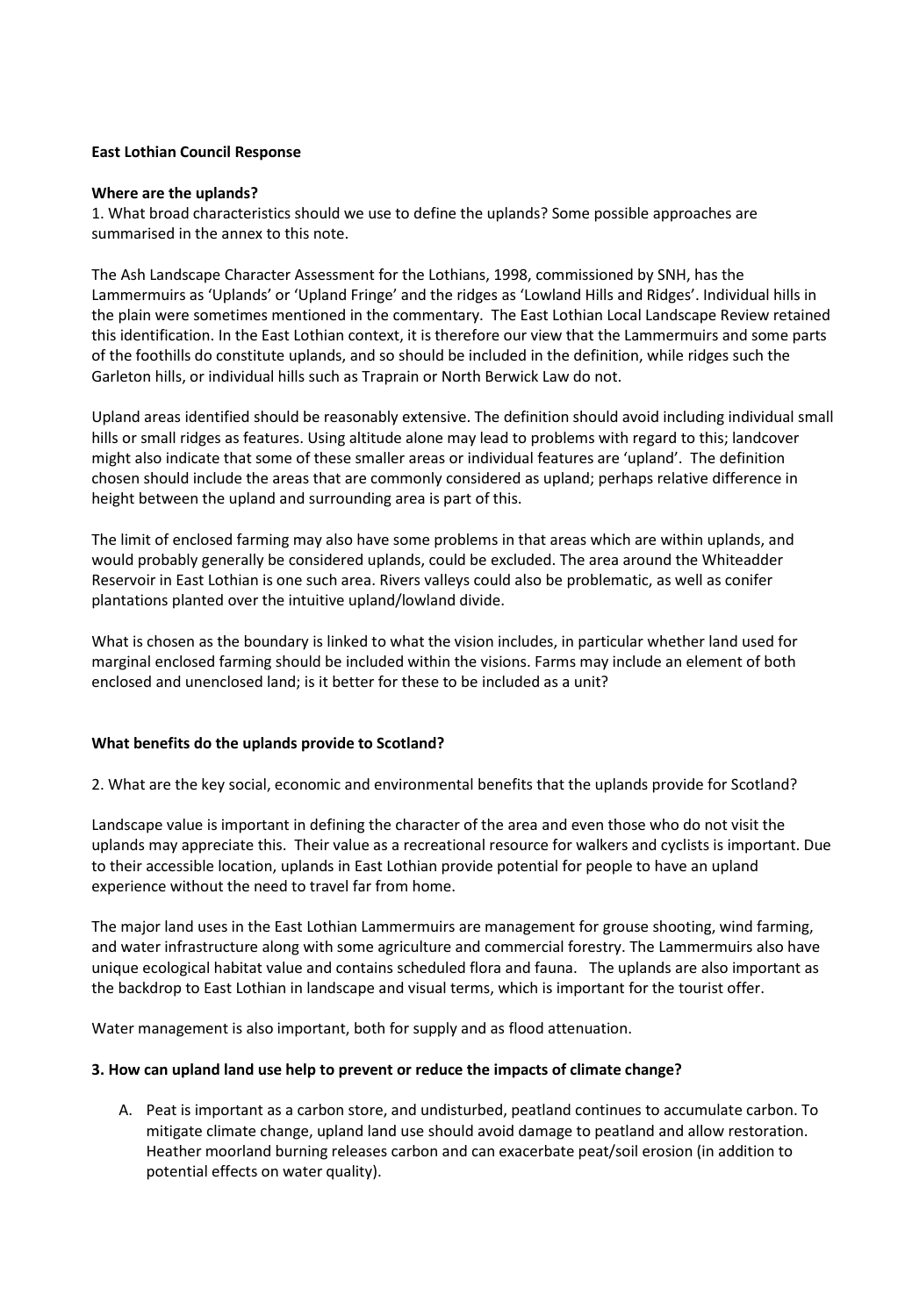- B. The role of the uplands in water supply is important. This interacts with climate change in that if rainfall drops (pun unavoidable) how should water supply issues be resolved? Will more infrastructure be needed, which again affects the uplands, or can it be addressed in other ways? Related to this is if rain falls in more concentrated bursts, run-off from the uplands may cause flooding downstream. More woodland planting may help mitigate this through slowing down run-off. River system modifications may also have a role here.
- C. Upland land use could allow and plan for migration of species where warming requires them to move further uphill/northwards (where possible).
- D. Use of land for windfarms and other renewable energy sources.

# **What should an upland vision include?**

4. A strategic vision could inform decisions about the balance between different land uses in different parts of the uplands. What are the key choices that an upland vision should address, and why?

- A. A main land use of the East Lothian Lammermuirs is management of the moor for grouse shooting. Although primarily a small section of the population benefit from this in recreational terms, there is also some economic benefit to the area. It also means the moors are managed in a particular way, which now forms part of their character though it also has adverse impacts (some species and habitat, water management, carbon emissions). Whether this is the best approach to moorland management for society as a whole is debated. Other uses may be more economically productive or have more public benefit.
- B. Windfarms can help address climate change but there are landscape effects which can impact on recreational value (both improving in some ways by increasing access and detracting by reducing the perception of wildness and visual amenity). Any upland vision would need careful assessment of the balance to be struck.
- C. The role of farming in the uplands, particularly sheep. Sheep are now part of the character of the many parts of the uplands. Their role can be both positive and negative in terms of habitat management depending on the intensity and period of grazing.
- D. Commercial forestry what level of commercial forestry should be encouraged/aimed for, what species should be planted, and are the uplands the place for it?
- E. Climate change impact on species as the climate warms, ecosystems and species may migrate upwards.
- F. The vision should encourage landowners to promote public access to the uplands. Encouraging public access in the hills will have obvious health and wellbeing benefits for the public as well as economic benefits.

Linking these issues is the question of where public money is being spent and what on: is the public getting the best result for this money in terms of the services that uplands could provide? Are some of the public benefits that the uplands could provide so important that restrictions on some current upland activities are justified?

## **5. Are there any other topics or issues that should be included in an upland vision, and if so why?**

It should be recognised that uplands such as the Lammermuirs are highly significant on a local level and this local importance should be given weight in an upland vision. The recreational, ecological and landscape of these hills as uplands is important locally and should not be lost in a comparison with the larger and more extensive Highlands.

## **6. Are there any topics or issues that should be excluded from an upland vision, and if so why?**